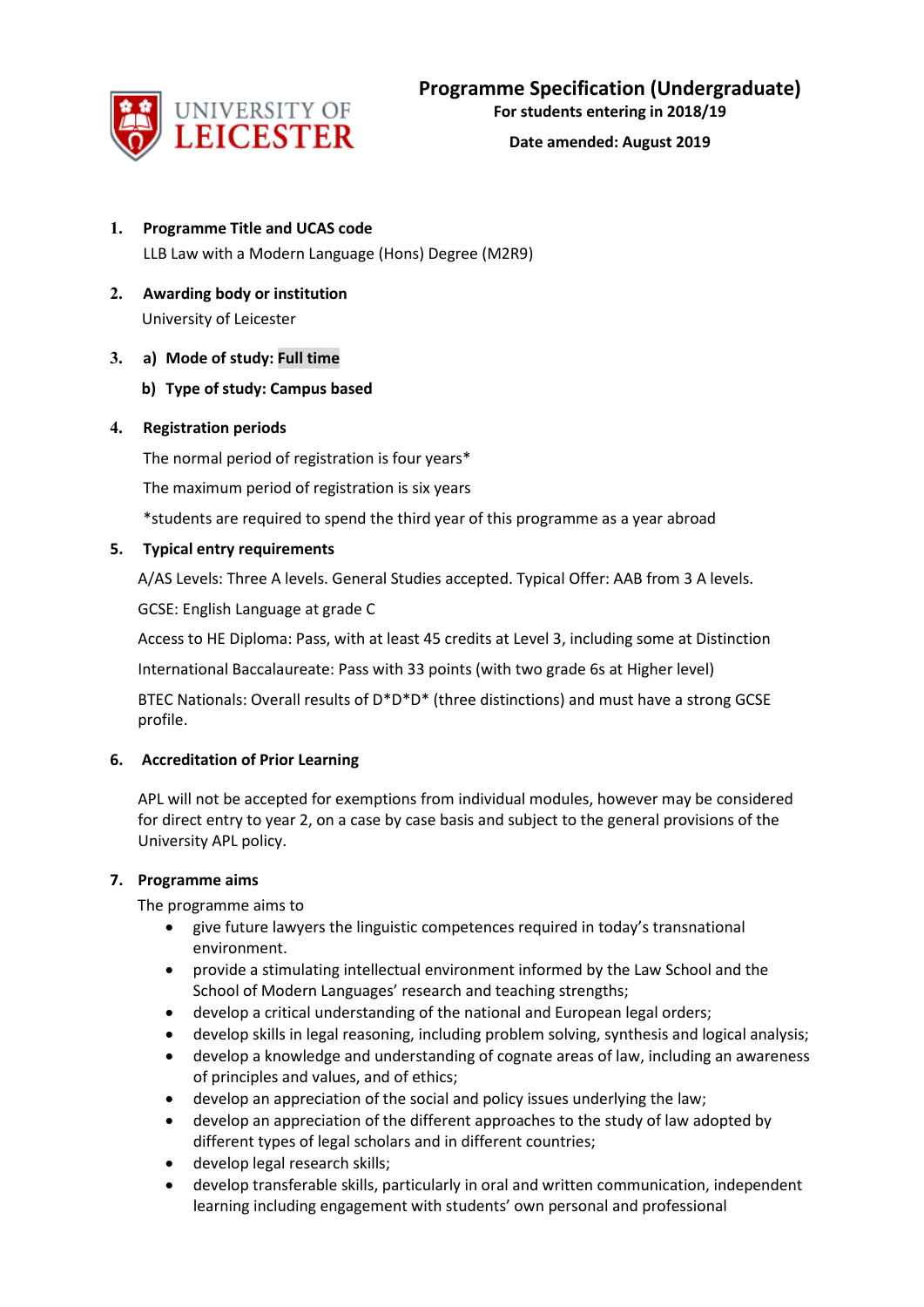development and integrity, and information handling, including the ability to work with a range of data;

- develop linguistic and methodological skills in the language of study;
- develop informed and critical understanding of cultures connected to the language of study and enabling real understanding of civil law systems.
- equip students with subject-specific and transferable skills in preparation for employment not only in the legal profession, but also in a variety of highly skilled and analytical roles in business, finance, education, public policy, public service, social services in the UK and internationally.

## **8. Reference points used to inform the programme specification:**

- UK Quality Code for Higher Education Subject Benchmark Statement for Law (2015) and Modern Languages (2015) [https://www.qaa.ac.uk](https://www.qaa.ac.uk/)
- QAA UK Quality Code for Higher Education Qualifications of UK Degree Awarding Bodies, October 2014
- University of Leicester Learning and Assessment Strategies
- <https://www2.le.ac.uk/offices/sas2/quality/learnteach>
- University of Leicester Employability Strategy
- Annual Internal Module Review and Annual Development Review
- External Examiners' Reports
- Destination of Leavers from Higher Education
- Graduate Survey
- National Student Survey

# **9. Programme Outcomes:**

| <b>Intended Learning</b>                                          | <b>Teaching and Learning</b>                       | <b>How Demonstrated?</b>            |  |  |
|-------------------------------------------------------------------|----------------------------------------------------|-------------------------------------|--|--|
| <b>Outcomes</b>                                                   | <b>Methods</b>                                     |                                     |  |  |
|                                                                   | (a) Discipline specific knowledge and competencies |                                     |  |  |
|                                                                   | (i) Mastery of an appropriate body of knowledge    |                                     |  |  |
| Law                                                               | Law                                                | Law                                 |  |  |
| Demonstrate knowledge of                                          | Lectures, tutorials, seminars,                     | Essays, examinations, seminar       |  |  |
| various cognate bodies of Law                                     | directed study and independent                     | presentations and contributions to  |  |  |
| and the principal features of                                     | research across the whole range of                 | tutorial discussions, all of which  |  |  |
| English and European legal                                        | modules.                                           | involve problem solving and         |  |  |
| institutions.                                                     |                                                    | discussion topics.                  |  |  |
| Language                                                          | Language                                           | Language                            |  |  |
| To demonstrate knowledge of                                       | Spoken and written language classes                | Weekly language assignments,        |  |  |
| the structures, registers and                                     | including video laboratory classes.                | including exercises marked on line, |  |  |
| varieties of the language of                                      | On-line grammar practice.                          | examinations, role-plays and        |  |  |
| study.                                                            |                                                    | presentations in language of study. |  |  |
| (ii) Understanding and application of key concepts and techniques |                                                    |                                     |  |  |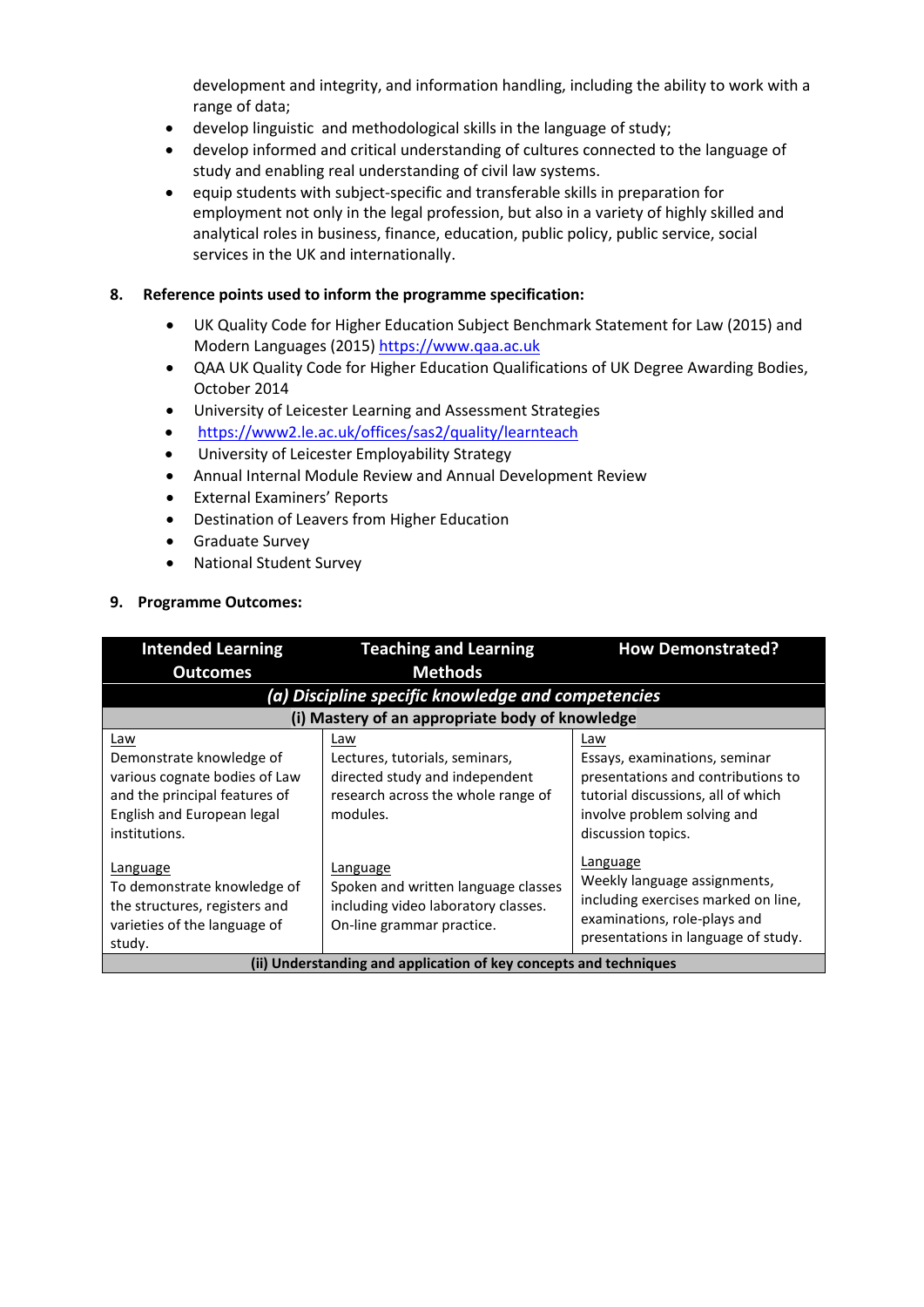| <b>Intended Learning</b><br><b>Outcomes</b>                                                                                                                                                                                                                                                                                                               | <b>Teaching and Learning</b><br><b>Methods</b>                                                                              | <b>How Demonstrated?</b>                                                                                                                                              |
|-----------------------------------------------------------------------------------------------------------------------------------------------------------------------------------------------------------------------------------------------------------------------------------------------------------------------------------------------------------|-----------------------------------------------------------------------------------------------------------------------------|-----------------------------------------------------------------------------------------------------------------------------------------------------------------------|
| Law<br>Demonstrate awareness of and<br>be able to show understanding<br>through explaining a substantial<br>range of major concepts,<br>principles and rules of law and<br>the legal institutions values of<br>law and justice and of ethics, as<br>well as theories and context.                                                                         | Law<br>Lectures, tutorials, seminars,<br>directed reading and independent<br>research across the whole range of<br>modules. | Law<br>Essays, examinations, seminar<br>presentations and contributions to<br>tutorial discussions, all of which<br>involve problem solving and<br>discussion topics. |
| Language<br>Demonstrate understanding of<br>the principles of phonology,<br>syntax and discourse required<br>to analyse the language of<br>study.                                                                                                                                                                                                         | Language<br>Language classes.                                                                                               | <b>Language</b><br>Tests and examinations.                                                                                                                            |
| Demonstrate the ability to use<br>techniques for translating and<br>interpreting between language<br>of study and English.                                                                                                                                                                                                                                |                                                                                                                             | Contextualised translating and<br>interpreting tasks.                                                                                                                 |
|                                                                                                                                                                                                                                                                                                                                                           | (iii) Critical analysis of key issues                                                                                       |                                                                                                                                                                       |
| Law<br>Demonstrate intellectual<br>independence including the                                                                                                                                                                                                                                                                                             | Law<br>Lectures, tutorials, seminars,<br>directed reading and independent                                                   | Law<br>Essays, examinations, seminar<br>presentations and contributions to                                                                                            |
| ability to analyse, synthesise,<br>critically assess and evaluate<br>doctrinal and policy issues in<br>the substantive and theoretical<br>legal subjects studied. The<br>ability to ask and answer cogent<br>questions and identify gaps in<br>own knowledge. This includes<br>the ability to recognise<br>ambiguity and deal with<br>uncertainty in law. | research across the whole range of<br>modules.                                                                              | tutorial discussions, all of which<br>involve problem solving and<br>discussion topics.                                                                               |
| <b>Language</b><br>Demonstrate the ability to<br>analyse through appropriate<br>methodologies aspects of<br>culture, linguistic contexts,<br>political and social structures of<br>language of study.                                                                                                                                                     | Language<br>Lectures, seminars, independent<br>reading and research.<br>(iv) Clear and concise presentation of material     | Language<br>Essays, seminar presentations,<br>examinations, contributions to<br>discussion.                                                                           |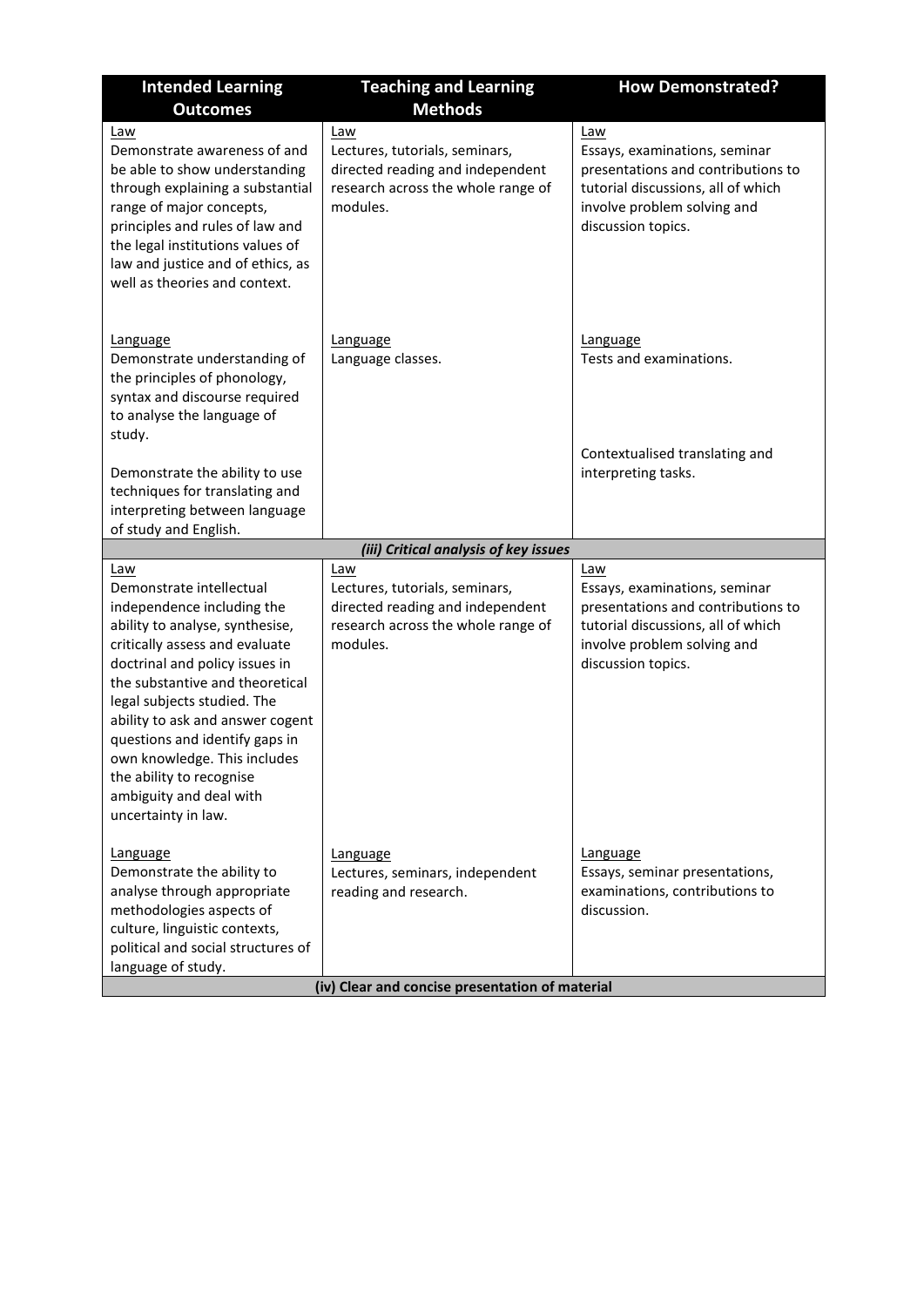| <b>Intended Learning</b>                                                                                                                                                                                                                                                                                                                         | <b>Teaching and Learning</b>                                                                                                   | <b>How Demonstrated?</b>                                                                                                                                             |  |
|--------------------------------------------------------------------------------------------------------------------------------------------------------------------------------------------------------------------------------------------------------------------------------------------------------------------------------------------------|--------------------------------------------------------------------------------------------------------------------------------|----------------------------------------------------------------------------------------------------------------------------------------------------------------------|--|
| <b>Outcomes</b>                                                                                                                                                                                                                                                                                                                                  | <b>Methods</b>                                                                                                                 |                                                                                                                                                                      |  |
| Law<br>Demonstrate the ability to<br>communicate orally, and in<br>writing, knowledge, legal<br>reasoning and the awareness of<br>policy issues.                                                                                                                                                                                                 | Law<br>Lectures, tutorials, seminars,<br>directed reading and independent<br>research across the whole range of<br>modules.    | Law<br>Essays, examinations, seminar<br>presentations and contributions to<br>tutorial discussions, all of which<br>involve problem solving and<br>discussion topics |  |
| Language<br>Demonstrate the ability to give<br>a presentation in language of<br>study.                                                                                                                                                                                                                                                           | Language<br>Seminar presentations and oral<br>examinations.                                                                    | Language<br>Assessed presentations and oral<br>examinations.                                                                                                         |  |
| Demonstrate the ability to<br>present coherent arguments<br>based on research and personal<br>synthesis of material.                                                                                                                                                                                                                             | Essays.                                                                                                                        | Assessed essays and examinations.                                                                                                                                    |  |
|                                                                                                                                                                                                                                                                                                                                                  | (v) Critical appraisal of evidence with appropriate insight                                                                    |                                                                                                                                                                      |  |
| Law<br>Demonstrate the ability to use<br>primary and secondary legal,<br>and other, sources to present<br>reasoned and critical analyses<br>and arguments, including the<br>ability to recognise ambiguity<br>and deal with uncertainty in<br>law, and to read, analyse and<br>reflect critically and<br>contextually upon major legal<br>texts. | Law<br>Lectures, tutorials, seminars,<br>directed reading and independent<br>research across the whole range of<br>modules.    | Law<br>Essays, examinations, seminar<br>presentations and contributions to<br>tutorial discussions, all of which<br>involve problem solving and<br>discussion topics |  |
| <b>Language</b><br>Demonstrate the ability to<br>synthesise and evaluate<br>relevant literature and internet<br>material on the subjects<br>studied.<br>Demonstrate awareness of<br>cultural and political reference                                                                                                                             | Language<br>Research tasks.<br>Lectures, seminars, independent<br>reading, requirement to watch TV<br>news in target language. | Language<br>Assessed research projects.<br>Essays, examinations, reporting back<br>on news in spoken classes conducted<br>in language of study.                      |  |
| systems pertinent to language                                                                                                                                                                                                                                                                                                                    |                                                                                                                                |                                                                                                                                                                      |  |
| of study.                                                                                                                                                                                                                                                                                                                                        | (vi) Other discipline specific competencies                                                                                    |                                                                                                                                                                      |  |
|                                                                                                                                                                                                                                                                                                                                                  |                                                                                                                                |                                                                                                                                                                      |  |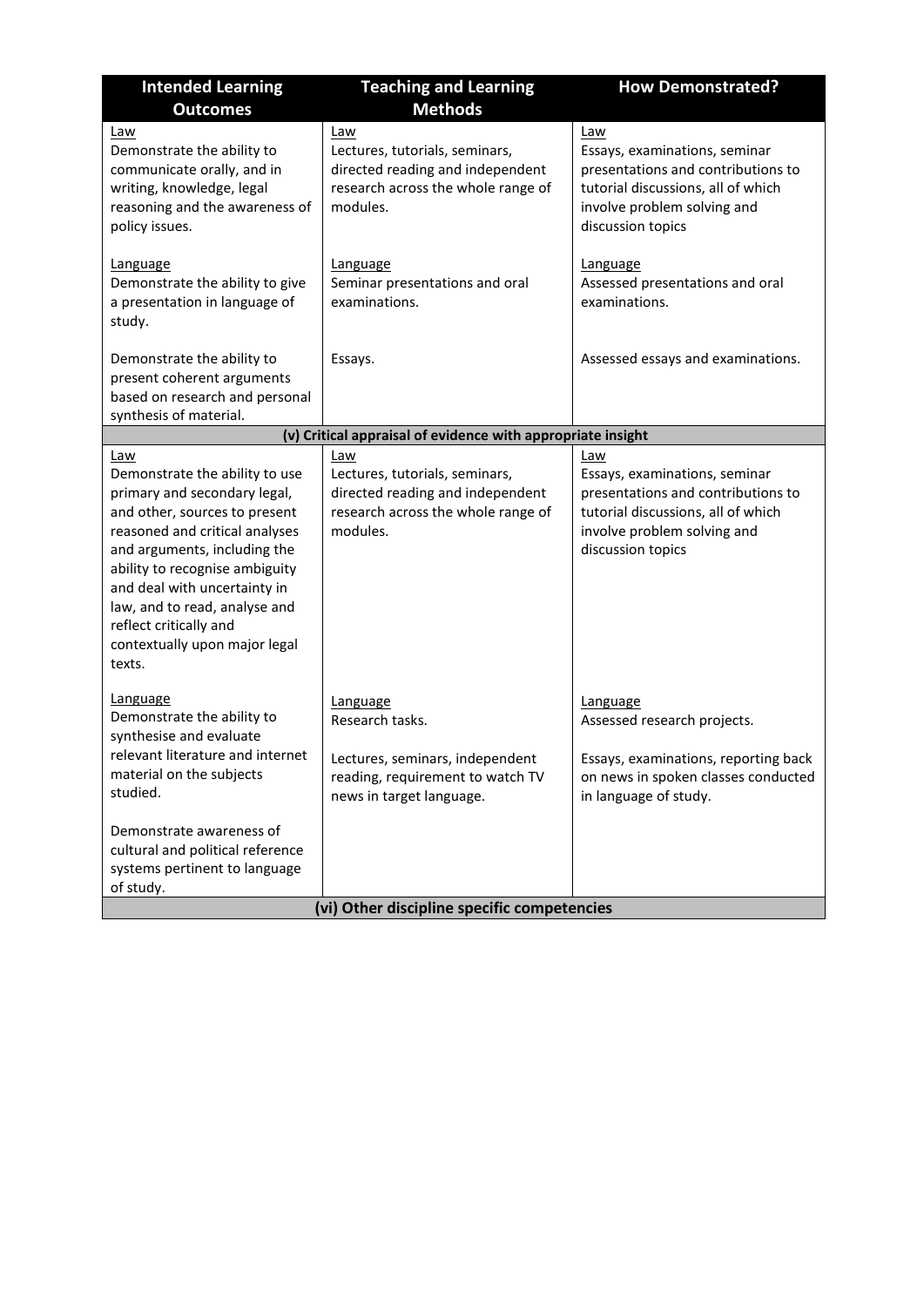| <b>Intended Learning</b><br><b>Outcomes</b>                                                                                                                                                                                                                                                                                                                                    | <b>Teaching and Learning</b><br><b>Methods</b>                                                                      | <b>How Demonstrated?</b>                                                                                                      |
|--------------------------------------------------------------------------------------------------------------------------------------------------------------------------------------------------------------------------------------------------------------------------------------------------------------------------------------------------------------------------------|---------------------------------------------------------------------------------------------------------------------|-------------------------------------------------------------------------------------------------------------------------------|
| Law<br>Demonstrate the ability to<br>conduct independent legal<br>research using library resources<br>and legal databases. This<br>includes the accurate<br>identification of issues which<br>require researching, retrieval<br>and evaluation of accurate,<br>current and relevant<br>information from a range of<br>appropriate sources, including<br>primary legal sources. | Law<br>Written work, presentations for<br>seminars and tutorials, directed<br>reading.                              | Law<br>Assessed coursework, seminar<br>presentations and contribution to<br>tutorial discussions.                             |
| Language<br>Demonstrate intercultural<br>awareness and understanding.                                                                                                                                                                                                                                                                                                          | Language<br>Seminar discussion, study of current<br>news.                                                           | <b>Language</b><br>Seminar presentations and essays.                                                                          |
|                                                                                                                                                                                                                                                                                                                                                                                | (b) Transferable skills                                                                                             |                                                                                                                               |
|                                                                                                                                                                                                                                                                                                                                                                                | (i) Oral communication                                                                                              |                                                                                                                               |
| Law<br>Display the ability to present<br>reasoned arguments in relation<br>to legal matters, with clarity<br>and coherence, and where<br>requested respond to questions<br>and instructions in relation to<br>legal and political matters.                                                                                                                                     | Law<br>Tutorial discussion and presentation.                                                                        | Law<br>Oral communication skills are<br>demonstrated in tutorials both in<br>Leicester and the partner institution<br>abroad. |
| Language<br>Display the ability to<br>communicate in language of<br>study in a fluent, accurate and<br>appropriate manner.                                                                                                                                                                                                                                                     | Language<br>Spoken language classes, language<br>laboratory sessions, residence<br>abroad.                          | Language<br>Role-play exercises and simulations,<br>oral examinations.<br>Assessed seminar presentations, oral                |
| Demonstrate the ability to give<br>well-structured and effective<br>oral presentations<br>demonstrating awareness of<br>audience.                                                                                                                                                                                                                                              | Seminar presentations, oral<br>examination practice followed by<br>feedback.<br>Translating and interpreting tasks. | examinations.<br>Assessed translating and interpreting<br>tasks.                                                              |
| Demonstrate the ability to<br>mediate and interpret between<br>British culture and cultures<br>pertinent to language of study.                                                                                                                                                                                                                                                 | (ii) Written communication                                                                                          |                                                                                                                               |
|                                                                                                                                                                                                                                                                                                                                                                                |                                                                                                                     |                                                                                                                               |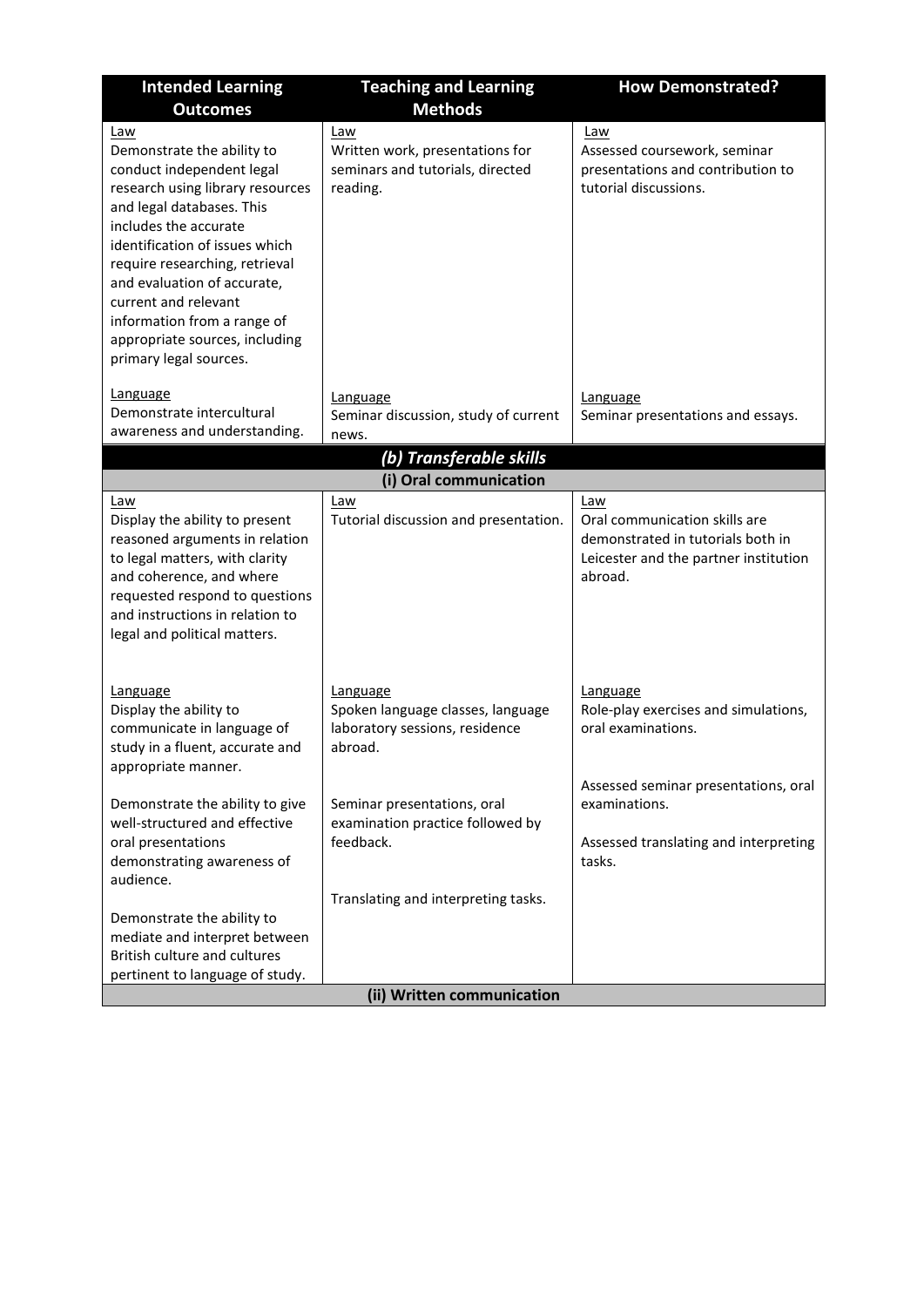| <b>Intended Learning</b><br><b>Outcomes</b>                                                                                                                                                                                                                                                                                                                                                                                                                          | <b>Teaching and Learning</b><br><b>Methods</b>                                                                                                                                                                                                                                                                                                         | <b>How Demonstrated?</b>                                                                                                                                                                                                                                                                                                                                              |
|----------------------------------------------------------------------------------------------------------------------------------------------------------------------------------------------------------------------------------------------------------------------------------------------------------------------------------------------------------------------------------------------------------------------------------------------------------------------|--------------------------------------------------------------------------------------------------------------------------------------------------------------------------------------------------------------------------------------------------------------------------------------------------------------------------------------------------------|-----------------------------------------------------------------------------------------------------------------------------------------------------------------------------------------------------------------------------------------------------------------------------------------------------------------------------------------------------------------------|
| Law<br>Demonstrate the ability to write<br>in a suitable academic style, and<br>where required, respond to<br>questions and instructions; to<br>be critical and analytical; and to<br>present data clearly in written<br>forms of communication.                                                                                                                                                                                                                     | Law<br>Provision of writing guides,<br>supervisions, formative coursework,<br>preparation for seminars/tutorials.                                                                                                                                                                                                                                      | Law<br>Assessed coursework, , essay-based<br>examinations, dissertation, group<br>projects, and critical commentary.                                                                                                                                                                                                                                                  |
| Language<br>Produce texts of various types<br>demonstrating accuracy and<br>appropriate discourse<br>conventions.<br>Demonstrate the ability to<br>produce accurate translations<br>between language of study and<br>English.                                                                                                                                                                                                                                        | Language<br>Weekly language assignments<br>including register exercises, study of<br>and practice in reproducing<br>discourse features of a variety of<br>text types.<br>Translation classes.                                                                                                                                                          | Language<br>Assessed language tasks,<br>examination.<br>Assessed translation tasks,<br>examination.                                                                                                                                                                                                                                                                   |
|                                                                                                                                                                                                                                                                                                                                                                                                                                                                      | (iii) Information technology                                                                                                                                                                                                                                                                                                                           |                                                                                                                                                                                                                                                                                                                                                                       |
| Law and Language<br>Demonstrate the ability to use<br>the internet and specific<br>electronic information retrieval<br>systems, use of new learning<br>technologies. To be able to<br>produce a word-processed<br>essay or other text in<br>accordance with a standard<br>template.<br>Use IT effectively to support<br>their studies including use of IT<br>for bibliographic and archive<br>searches, data analysis and<br>written/visual presentation of<br>work. | Law and Language<br>Support is provided by the Law<br>School Staff and open access<br>computer facilities are available to<br>all students.<br>On-line grammar practice, other<br>computer-assisted language learning<br>(CALL) activities, bulletin boards in<br>target languages, use of internet for<br>research, use of IT to present<br>material. | Law and Language<br>Students are expected to word<br>process their written work. Essays,<br>online discussion forums,<br>technology-based exercises,<br>problem-based exercises and other<br>forms of assessed coursework.<br>On-line and Blackboard exercises as<br>requirement in Modern Languages,<br>critical appraisal of internet material<br>in presentations. |
|                                                                                                                                                                                                                                                                                                                                                                                                                                                                      | (iv) Numeracy                                                                                                                                                                                                                                                                                                                                          |                                                                                                                                                                                                                                                                                                                                                                       |
| <u>Law</u><br>Demonstrate the ability to use<br>statistical data including textual,<br>numerical and statistical, using<br>statistical and graphical<br>techniques; and to make simple<br>mathematical calculations.                                                                                                                                                                                                                                                 | Law<br>The use of basic statistics and the<br>ability to make simple mathematical<br>calculations are included in a<br>number of modules and are<br>developed in lectures, tutorials and<br>written work in those modules.<br>(v) Team working                                                                                                         | Law<br>Essays, examinations and tutorials,<br>technology-based exercises,<br>problem-based exercises and other<br>forms of assessed coursework.                                                                                                                                                                                                                       |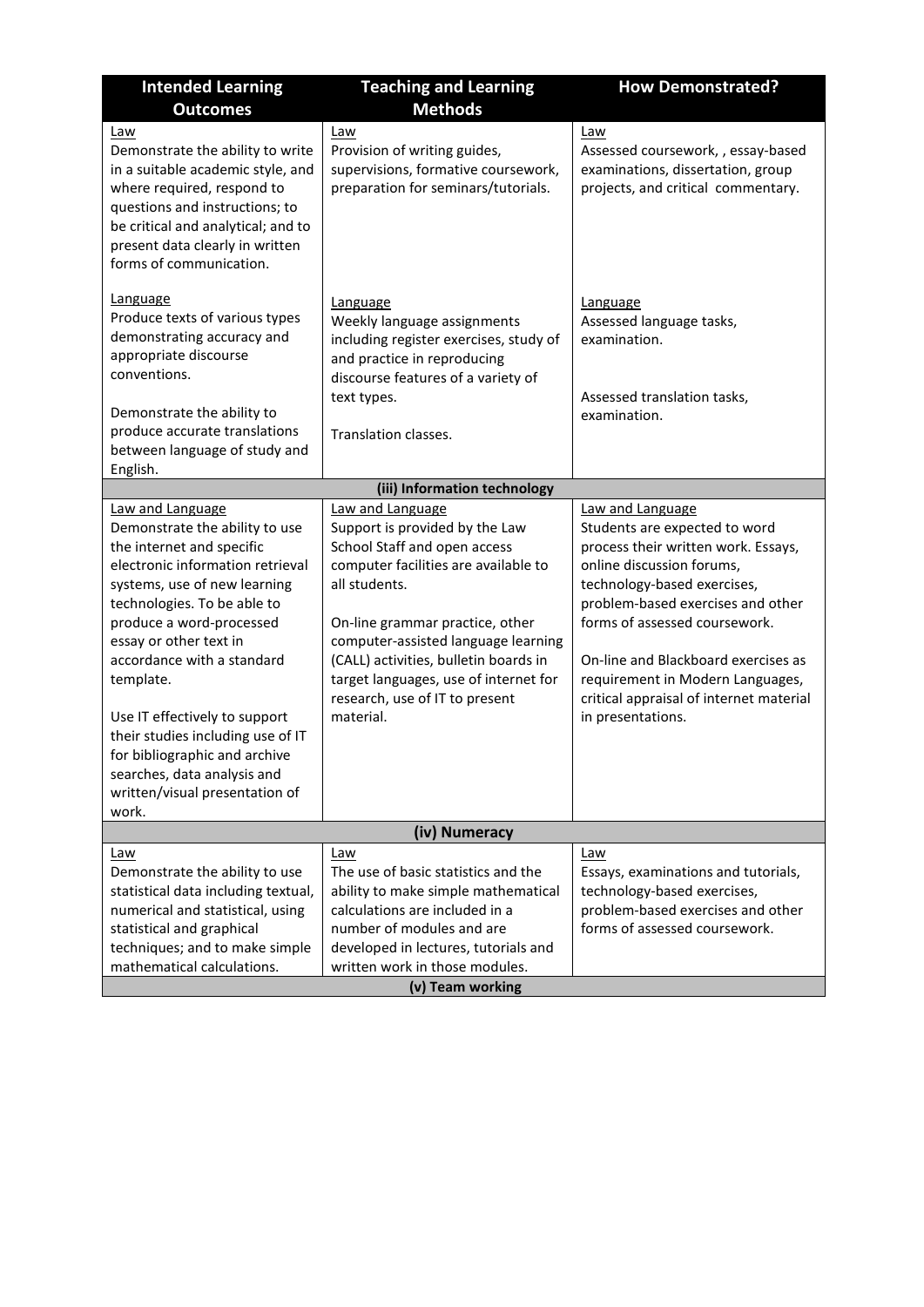| <b>Intended Learning</b>                                                                                                                                                    | <b>Teaching and Learning</b>                                                                                                                                                                                                                         | <b>How Demonstrated?</b>                                                                                                                                                                                      |  |
|-----------------------------------------------------------------------------------------------------------------------------------------------------------------------------|------------------------------------------------------------------------------------------------------------------------------------------------------------------------------------------------------------------------------------------------------|---------------------------------------------------------------------------------------------------------------------------------------------------------------------------------------------------------------|--|
| <b>Outcomes</b>                                                                                                                                                             | <b>Methods</b>                                                                                                                                                                                                                                       |                                                                                                                                                                                                               |  |
| Law and Language<br>Demonstrate the ability to work<br>in a group as a participant who<br>contributes effectively to the<br>group task including<br>collaborative planning. | Law and Language<br>Students are expected to<br>collaborate as part of<br>tutorial/seminar preparation and in<br>their oral and written language<br>classes.                                                                                         | Law and Language<br>Group work assignments and/or<br>project work, tutorial activities and<br>Blackboard exercises; willingness to<br>work collaboratively.                                                   |  |
|                                                                                                                                                                             | In the School of Law, students are<br>given the opportunity to participate<br>in the team competitions of<br>mooting, client interviewing and<br>negotiation.<br>In the School of Modern Languages,                                                  |                                                                                                                                                                                                               |  |
|                                                                                                                                                                             | students do pair and group tasks in<br>oral classes.                                                                                                                                                                                                 |                                                                                                                                                                                                               |  |
|                                                                                                                                                                             | (vi) Problem solving                                                                                                                                                                                                                                 |                                                                                                                                                                                                               |  |
| Law and Language<br>Demonstrate the ability to<br>apply knowledge to situations<br>of varying complexity and to<br>provide solutions to actual or<br>hypothetical problems. | Law and Language<br>Tutorials, seminars, language<br>classes, and problem solving<br>exercises.<br>Assignment tasks involving<br>increasing levels of critical<br>engagement as course proceeds,<br>error analysis through use of<br>marking system. | Law and Language<br>Essays, examinations, tutorials,<br>technology-based exercises,<br>problem-based exercises and other<br>forms of assessed coursework and<br>the ability to self-correct language<br>work. |  |
| (vii) Information handling                                                                                                                                                  |                                                                                                                                                                                                                                                      |                                                                                                                                                                                                               |  |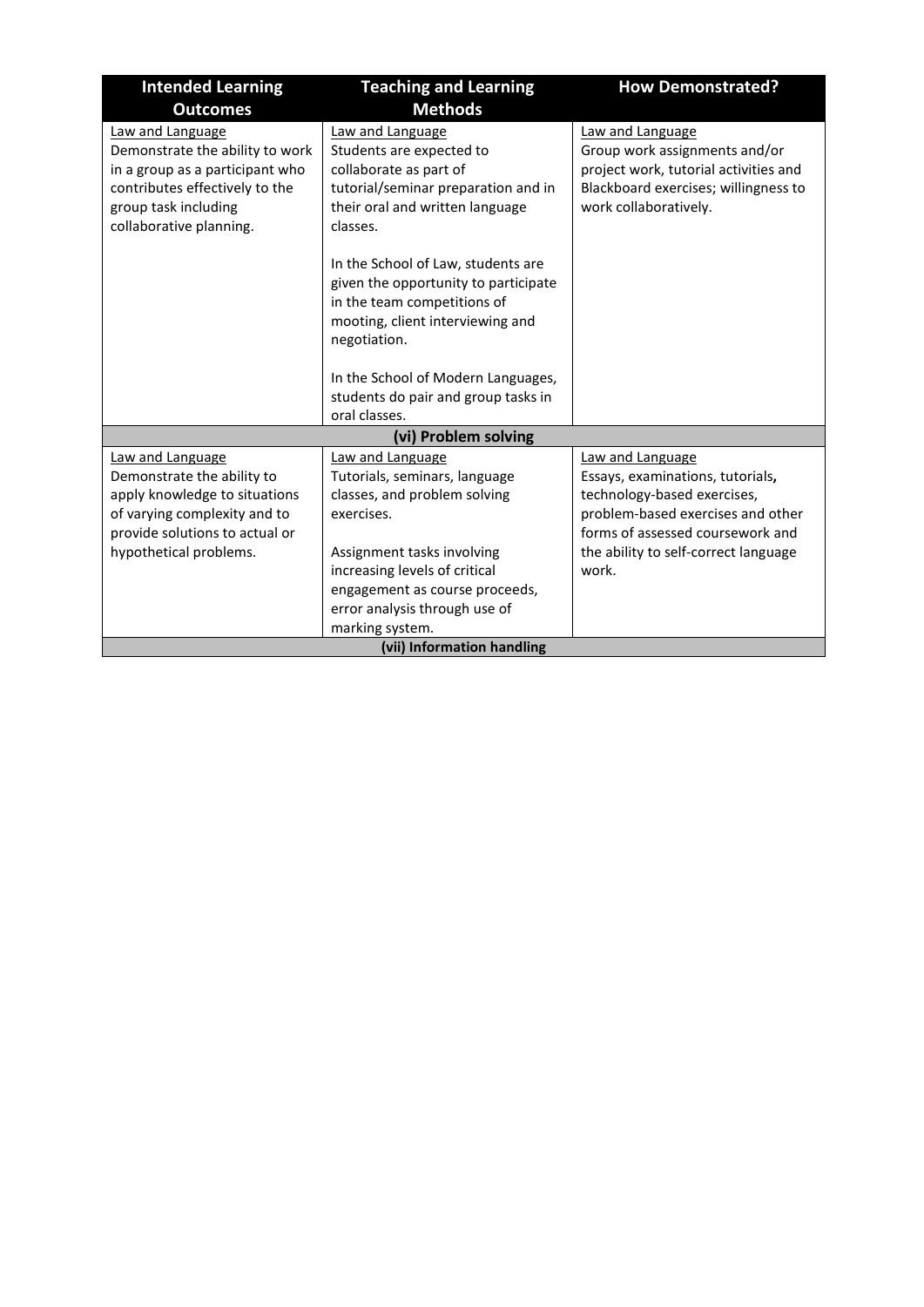| <b>Intended Learning</b>                                                                                                                                                    | <b>Teaching and Learning</b>                                  | <b>How Demonstrated?</b>                                    |
|-----------------------------------------------------------------------------------------------------------------------------------------------------------------------------|---------------------------------------------------------------|-------------------------------------------------------------|
| <b>Outcomes</b>                                                                                                                                                             | <b>Methods</b>                                                |                                                             |
| Law<br>Demonstrate the ability,<br>through directed and<br>independent study, to gather<br>and deploy material.                                                             | Law<br>Lectures, tutorials and seminars,<br>directed reading. | Law<br>Tutorials, seminars, coursework and<br>examinations. |
| Language<br>Demonstrate the ability to<br>examine information and<br>identify referential structure of<br>texts.                                                            | Language<br>Language classes, comprehension<br>exercises.     | Language<br>Assessed comprehension tasks.                   |
| Demonstrate the ability to<br>produce translations, résumés<br>in the target language and<br>between target and source<br>languages.                                        | Work on résumé and translation in<br>language classes.        | Assessed résumés and translations.                          |
| Demonstrate the ability to<br>make a personal synthesis of<br>information gathered from<br>paper, audio-visual and<br>electronic sources in target and<br>native languages. |                                                               |                                                             |
|                                                                                                                                                                             | (viii) Skills for lifelong learning                           |                                                             |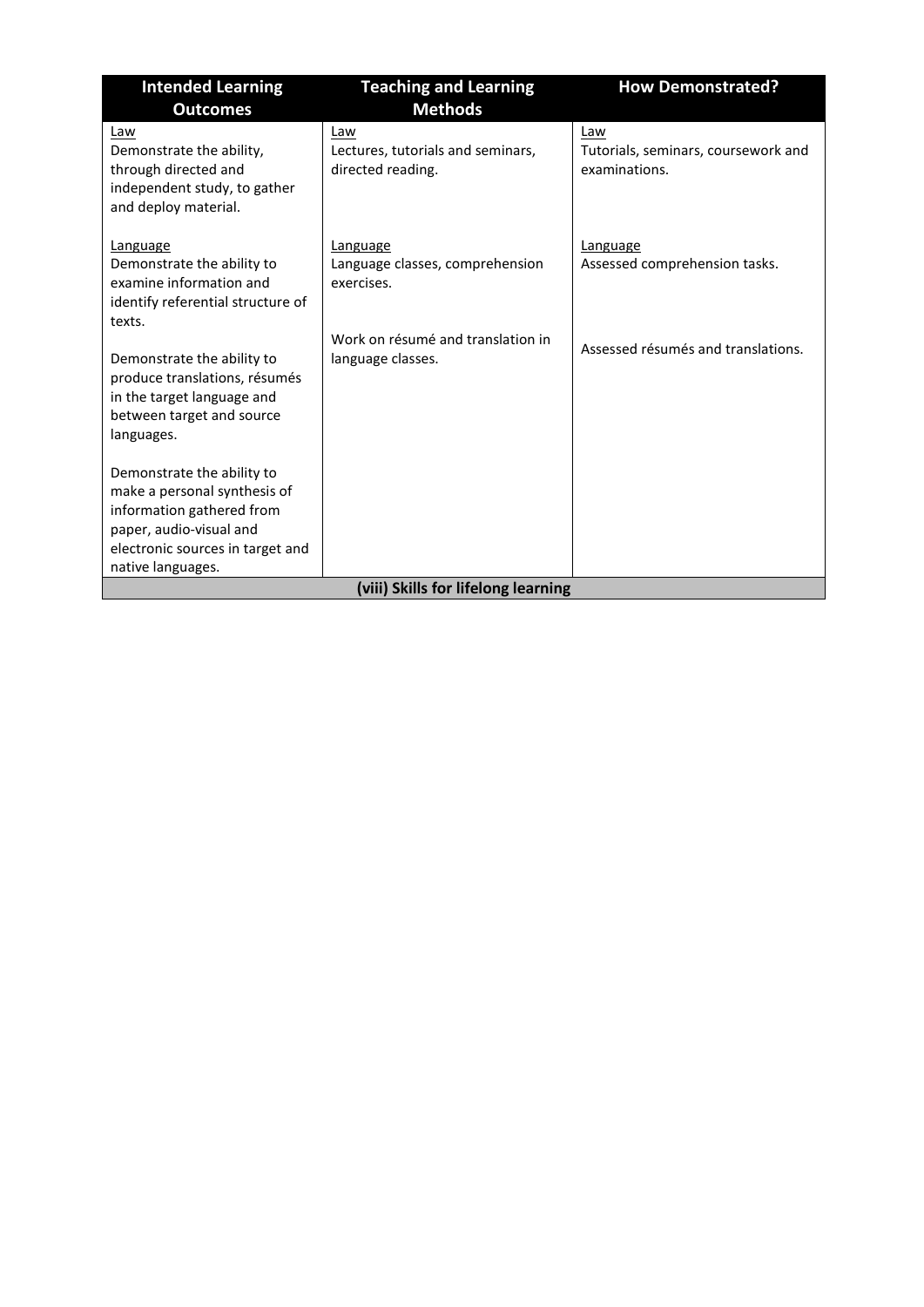| <b>Intended Learning</b>                                                                                                                                                                                                                                                                                                                                                                                                                                                                                                                                                                                                                              | <b>Teaching and Learning</b>                                                                                                                                                                                                                                                                                                                                                                                                                  | <b>How Demonstrated?</b>                                                                                                                                                                                                                                                                                                                                                                                                                                                                                  |
|-------------------------------------------------------------------------------------------------------------------------------------------------------------------------------------------------------------------------------------------------------------------------------------------------------------------------------------------------------------------------------------------------------------------------------------------------------------------------------------------------------------------------------------------------------------------------------------------------------------------------------------------------------|-----------------------------------------------------------------------------------------------------------------------------------------------------------------------------------------------------------------------------------------------------------------------------------------------------------------------------------------------------------------------------------------------------------------------------------------------|-----------------------------------------------------------------------------------------------------------------------------------------------------------------------------------------------------------------------------------------------------------------------------------------------------------------------------------------------------------------------------------------------------------------------------------------------------------------------------------------------------------|
| <b>Outcomes</b>                                                                                                                                                                                                                                                                                                                                                                                                                                                                                                                                                                                                                                       | <b>Methods</b>                                                                                                                                                                                                                                                                                                                                                                                                                                |                                                                                                                                                                                                                                                                                                                                                                                                                                                                                                           |
| Law<br>Demonstrate the ability to<br>reflect on their learning to<br>acknowledge and correct<br>errors, to identify gaps in own<br>knowledge, and to make<br>effective use of feedback.<br>The development of<br>transferable skills.<br>The ability to plan and<br>undertake tasks in area of law<br>studied.<br>Demonstrate the ability to<br>undertake independent<br>research; to demonstrate the<br>ability to show intellectual<br>independence through the<br>completion of tasks and the<br>analysing of questions; to<br>demonstrate the capacity for<br>time management; and to<br>demonstrate the capacity for<br>independent study, self- | Law<br>Career advice, including on the legal<br>profession and postgraduate study.<br>Guidance through seminars,<br>consultations and structured<br>feedback sessions to assist planning<br>for personal and educational<br>development.<br>Career development guidance from<br>the School's Careers Tutors,<br>structured sessions with the Career<br><b>Development Service</b><br>Provision of information and<br>guidance on referencing. | Law<br>The progressive nature of modules<br>from year to year and the<br>corresponding assessment of them<br>and of the programme as a whole.<br>Successful completion of assessment<br>for each module studied.<br>Graduate surveys.<br>Via the award of the Employability<br>Certificate or through exercises in<br>classes relating to career planning,<br>volunteering, interview techniques,<br>CV writing, preparing applications<br>and marketing.<br>Completion of online Plagiarism<br>Tutorial. |
| organisation, and self-approval<br>Demonstrate engagement with<br>own personal and professional<br>development and academic<br>integrity.<br>Language<br>Demonstrate strategies for self-<br>monitoring and continued<br>maintenance and development<br>of skills in language of study.<br>Demonstrate effectiveness and<br>self-awareness as an<br>independent learner.                                                                                                                                                                                                                                                                              | <b>Language</b><br>Development of metalinguistic<br>awareness through language classes,<br>tasks designed to expand repertoire<br>in language of study.<br>Research tasks.                                                                                                                                                                                                                                                                    | Language<br>Language assignments, ability to self-<br>correct.<br>Essays, dissertations.                                                                                                                                                                                                                                                                                                                                                                                                                  |

## **10. Progression points:**

Students are required to complete 120 credits of taught modules delivered over two semesters each academic year (a total of 60 credits must be studied in each semester).

The rules governing progression are defined in **Senate Regulation 5:** Regulations governing undergraduate programmes of study. Core language modules and the legal foundation modules must be passed at 40%.

In cases where a student has failed to meet a requirement to progress he or she will be required to withdraw from the LLB programme.

# **Progression from 2nd to year abroad**

Language modules must be passed at 40%. Students need to have passed all language modules in order to progress to the year abroad.

## **Progression from year abroad to final year**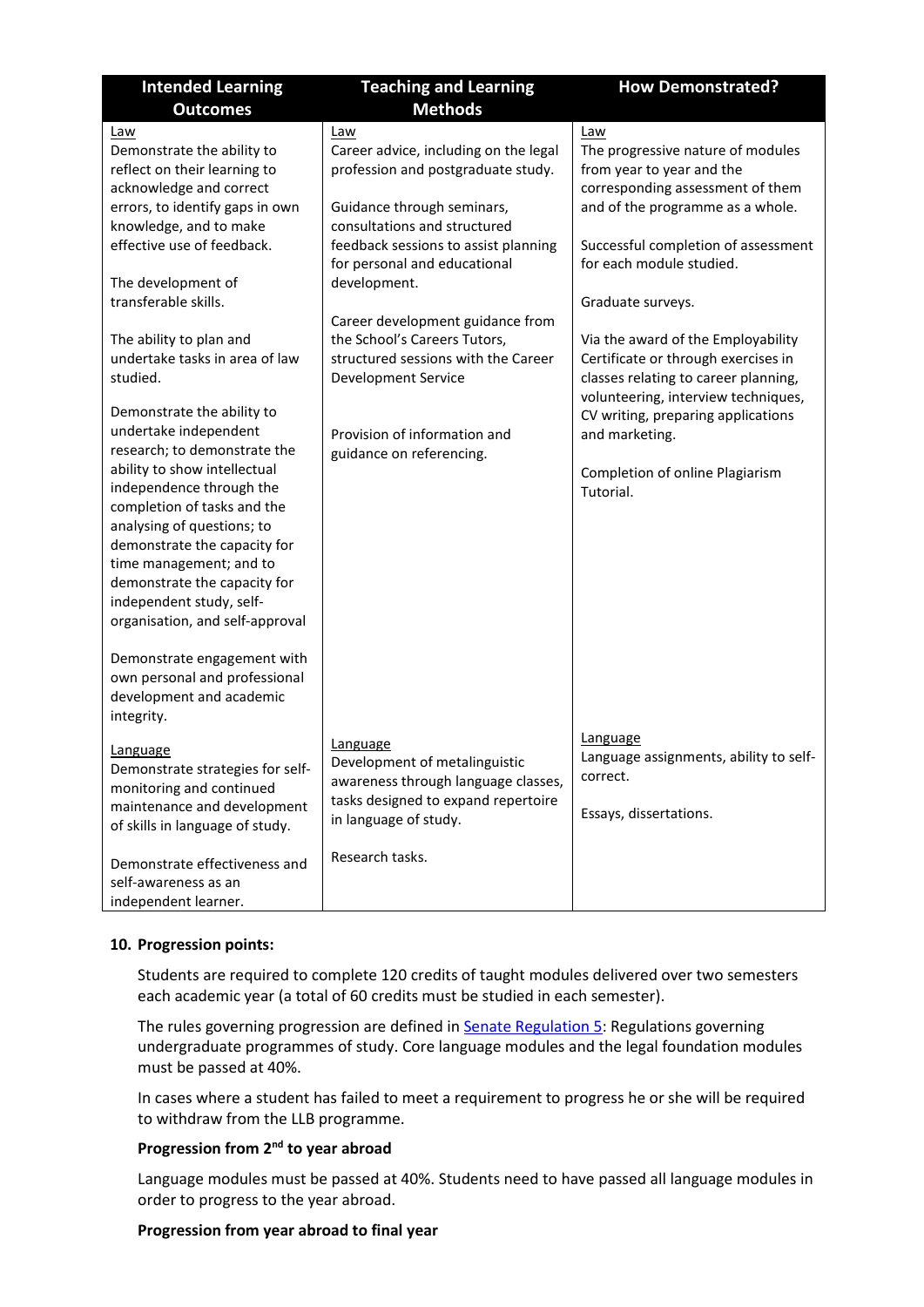Students who have failed up to 20 credits at level 1 and have exhausted all reassessment opportunities for those credits may proceed to their final year of study providing they have passed at least 100 credits at level 2 with a mark of 40% or higher, following any reassessment opportunities as required.

Students at the end of their penultimate level of study who have failed modules which contribute towards the classification of their award, and who have exhausted their re-sit opportunities for these modules, may proceed to the final year of the programme carrying a maximum of 30 credits of failed modules. The Board of Examiners may prevent a student from progressing while carrying failed modules, if those modules are deemed as being essential pre-requisites for final level study. In such cases the student's programme of study shall be terminated.

In addition, students are required to attempt approved credits of 60 ECTS as agreed by the Law School. In order to pass the year students must achieve a credit weighted average of 50% for the year, including any resit options as per the partner institution's rules by the August Board of Examiners.

## **Transfers from the degree of LLB Law with a Modern Language**

Students who have passed first or second year assessments of the LLB Law with a Modern Language may, on giving notice in writing to the School not later than the beginning of the first semester of the next academic year, transfer to the second or final year of the LLB in Law, as the case may be.

Students who fail the year abroad element of the degree, including any resit options as per the partner institution's rules, by the August Board of the Examiners, the Board will consider whether the student should be permitted to transfer to the final year of the LLB in Law, taking into account overall attendance and observation of academic obligations.

Students transferring to the final year of the LLB in Law shall be credited with the 30 credits obtained in Modern Language modules in the second year and these credits will be attributed to the Part 1 Final Examination.

## **11. Scheme of Assessment**

This programme follows the standard scheme of award and classification set out in [Senate](https://www2.le.ac.uk/offices/sas2/regulations/documents/senatereg5-undergraduates)  [Regulation 5.](https://www2.le.ac.uk/offices/sas2/regulations/documents/senatereg5-undergraduates)

## **12. Special features:**

This programme offers students the opportunity to spend the third year of this four-year degree in a European university.

These exchange programmes rest upon partnerships with recognised institutions under the Erasmus framework and are the object of individual agreements with the universities concerned. The academic programmes offered by these universities have been approved through the normal channels in each country and are recognised in the United Kingdom pursuant to the principle of mutual recognition applicable to university qualifications.

## **13. Indications of programme quality**

- Performance in the National Student Survey
- External examiners' reports
- Degree results and career destination statistics
- Annual Development Review reports
- Periodic Development Review reports
- Peer review of teaching and peer review of marking exercises
- Student-Staff Committee feedback
- Module Feedback

## **14. External Examiners**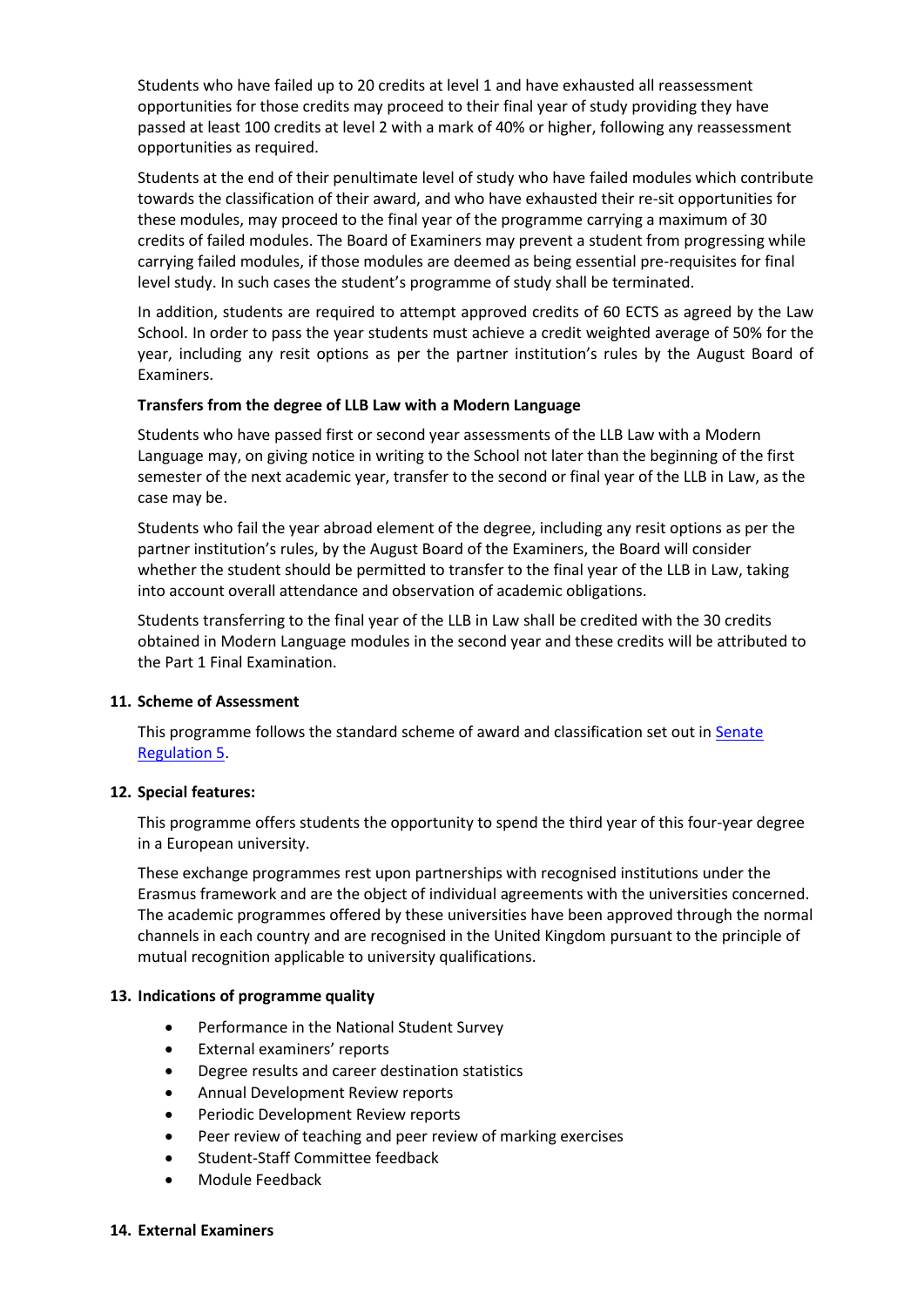The details of the Law External Examiner(s) for this programme and the most recent External Examiners' reports can be found [here.](https://exampapers.le.ac.uk/xmlui/handle/123456789/8)

The details of the Modern Languages External Examiner(s) for this programme and the most recent External Examiners' reports can be found [here.](https://exampapers.le.ac.uk/xmlui/handle/123456789/196)

#### **LLB LAW WITH A MODERN LANGUAGE**

**Appendix 1: Programme structure** (programme regulations)

## **First Year Modules**

| <b>Year Long Modules</b>      |                                                         | <b>Credits</b> |  |
|-------------------------------|---------------------------------------------------------|----------------|--|
| LW1120<br>LW1130              | Constitutional and Administrative Law*<br>Contract Law* | 30<br>30       |  |
| Semester 1                    |                                                         |                |  |
| LW1171                        | Analysing the English Legal System                      | 15             |  |
|                               | Modern Language Modules                                 | 15             |  |
| Semester 2                    |                                                         |                |  |
| LW1172                        | Law, Justice and Society                                | 15             |  |
|                               | Modern Language Modules                                 | 15             |  |
| <b>Year Total</b>             |                                                         | 120            |  |
| <b>Second Year Modules</b>    |                                                         |                |  |
| <b>Year Long Core Modules</b> |                                                         |                |  |
| LW2220                        | Criminal Law*                                           | 30             |  |
| LW2240                        | EU Law*                                                 | 30             |  |

| <b>Year Total</b> |                         | 120 |
|-------------------|-------------------------|-----|
|                   | Modern Language modules | 30  |
| LW2410            | The Law of Tort*        | 30  |

#### **Third year modules**

Selected from the programme of the partner institutions and amounting to a full load equivalent to 120 credits (usually represented as 60 ECTS in the partner universities).

### **Final Year Modules**

## **Year Long Modules**

| <b>Law Optional Modules</b> |                    | 30 |
|-----------------------------|--------------------|----|
| LW3370                      | Equity and Trusts* | 30 |
| LW2390                      | Land Law*          | 30 |

30 credits of approved optional modules from the list below.

The semester in which each 15 credit module is delivered is set in the Spring Term prior to delivery. If 15 credit options are chosen then one must be selected from each semester. Optional modules subject to availability.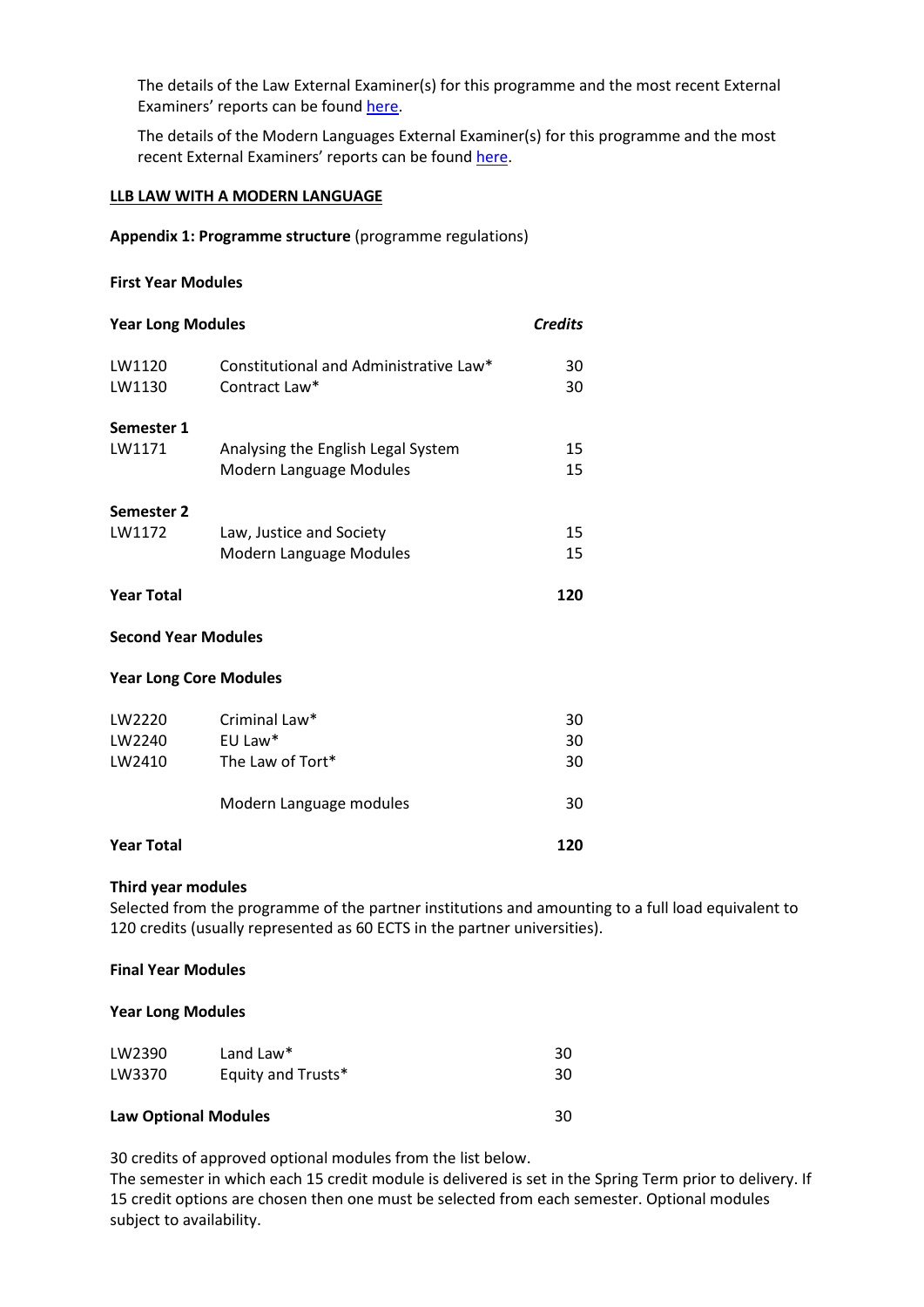#### **One Semester Long**

| LW3541           | <b>Advanced Property Law</b>                | 15 |
|------------------|---------------------------------------------|----|
| LW3182           | <b>Canadian Constitutional Law</b>          | 15 |
| LW3301           | Caring and the Law                          | 15 |
| LW3561           | <b>Commercial Property</b>                  | 15 |
| LW3591           | Criminal Justice 1                          | 15 |
| LW3592           | Criminal Justice 2                          | 15 |
| LW3571           | Dispute Resolution                          | 15 |
| LW3511           | Inheritance Law                             | 15 |
| LW3581           | <b>International Commercial Arbitration</b> | 15 |
| LW3491           | Internet Law                                | 15 |
| LW3451           | <b>Mental Health Law</b>                    | 15 |
| <b>Year Long</b> |                                             |    |
| LW3550           | <b>Bioethics</b>                            | 30 |
| LW3310           | Commercial Law                              | 30 |
| LW3320           | Company Law                                 | 30 |
| LW3210           | <b>Competition Law and Policy</b>           | 30 |
| LW3290           | <b>Clinical Legal Skills</b>                | 30 |
| LW3350           | Criminology                                 | 30 |

| LW3350            | Criminology                                  | 30  |
|-------------------|----------------------------------------------|-----|
| LW3360            | Dissertation                                 | 30  |
| LW3230            | <b>Employment Law</b>                        | 30  |
| LW3250            | Family Law                                   | 30  |
| LW3270            | Human Rights in the 21 <sup>st</sup> Century | 30  |
| LW3460            | <b>Immigration Law</b>                       | 30  |
| LW3380            | <b>Intellectual Property</b>                 | 30  |
| LW3280            | International Law                            | 30  |
| LW3410            | Jurisprudence                                | 30  |
| LW3420            | Law of Evidence                              | 30  |
| LW3430            | Law and Political Theory                     | 30  |
| LW3260            | <b>Medical Law</b>                           | 30  |
| CR3026            | Prisons                                      | 30  |
|                   | Modern Language modules                      | 30  |
| <b>Year Total</b> |                                              | 120 |

\*Legal Foundation modules

#### **Modern Languages Modules**

Students take one Modern Foreign Language (French, Italian or Spanish) from Beginners or Advanced level (30 credits) with Law (90 credits).

**Native Speakers**: Normally required, in the first year of study, to take English Language modules in lieu of the foreign language modules of the native tongue. If have native fluency in both English and the chosen foreign language then the normal requirement is to substitute content modules for the relevant language modules.

#### **First Year**

|                  | Semester 1                                               |                  | Semester 2                                          |
|------------------|----------------------------------------------------------|------------------|-----------------------------------------------------|
| Language         | 15 credits                                               | Language         | 15credits                                           |
| <b>Beginners</b> | 15 credits of core language modules                      | <b>Beginners</b> | 15 credits of core language modules                 |
| Advanced         | Core language modules (examined at<br>end of semester 2) | Advanced         | 15 credits of core language modules<br>(whole year) |

*Notes:*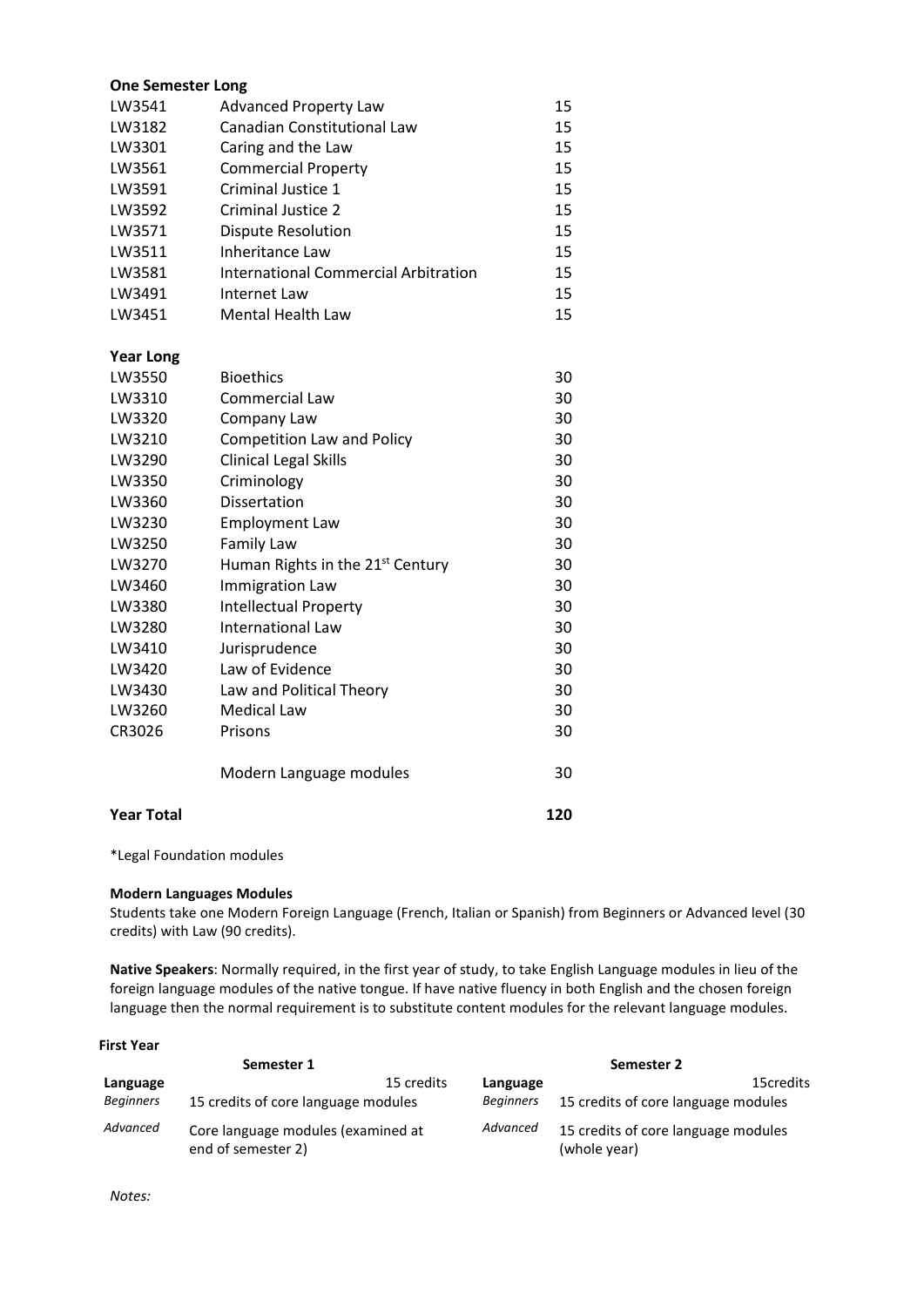*Student studying a modern language for more than one year are recommended to attend a three-week language Summer School organised by the School of Modern Languages during the long vacation at the end of the first year. Students taking a language at Beginners level must attend the Summer School in the country in which that language is spoken.*

#### **Second Year**

|          | Semester 1                          |            |          | Semester 2                          |            |
|----------|-------------------------------------|------------|----------|-------------------------------------|------------|
| Language |                                     | 15 credits | Language |                                     | 15 credits |
|          | 15 credits of core language modules |            |          | 15 credits of core language modules |            |
|          | (examined at end of semester 2)     |            |          | (whole year)                        |            |

## **Third Year (Year Abroad)**

The third year will be spent abroad following approved courses at a university in Europe. This year does not count towards the award of the LLB Law with a Modern Language degree. Students will, however, be required to pass at least half their second semester modules.

Students are required to complete 60 ECTS (European Credit Transfer System) at the partner institution. Students will be expected to take 12 to 18 ECTS of modules that are representative of the cultural environment of the host country (for example modules chosen from the areas of language, history, literature, culture and philosophy would be appropriate) and at least 30 ECTS of law modules. The remaining credits can be made up from any modules that are available within the partner institution. Choice of modules may depend upon specific agreements with each partner institution, for example, some institutions may require more than 30 ECTS of law modules.

#### **Final Year**

#### **YEAR LONG**

30 credits of core language modules Final Year FR3111/IT3010/SP3010 French/Italian/Spanish Language (Proficiency)

## **Appendix 2: Module specifications**

See module specification database<http://www.le.ac.uk/sas/courses/documentation>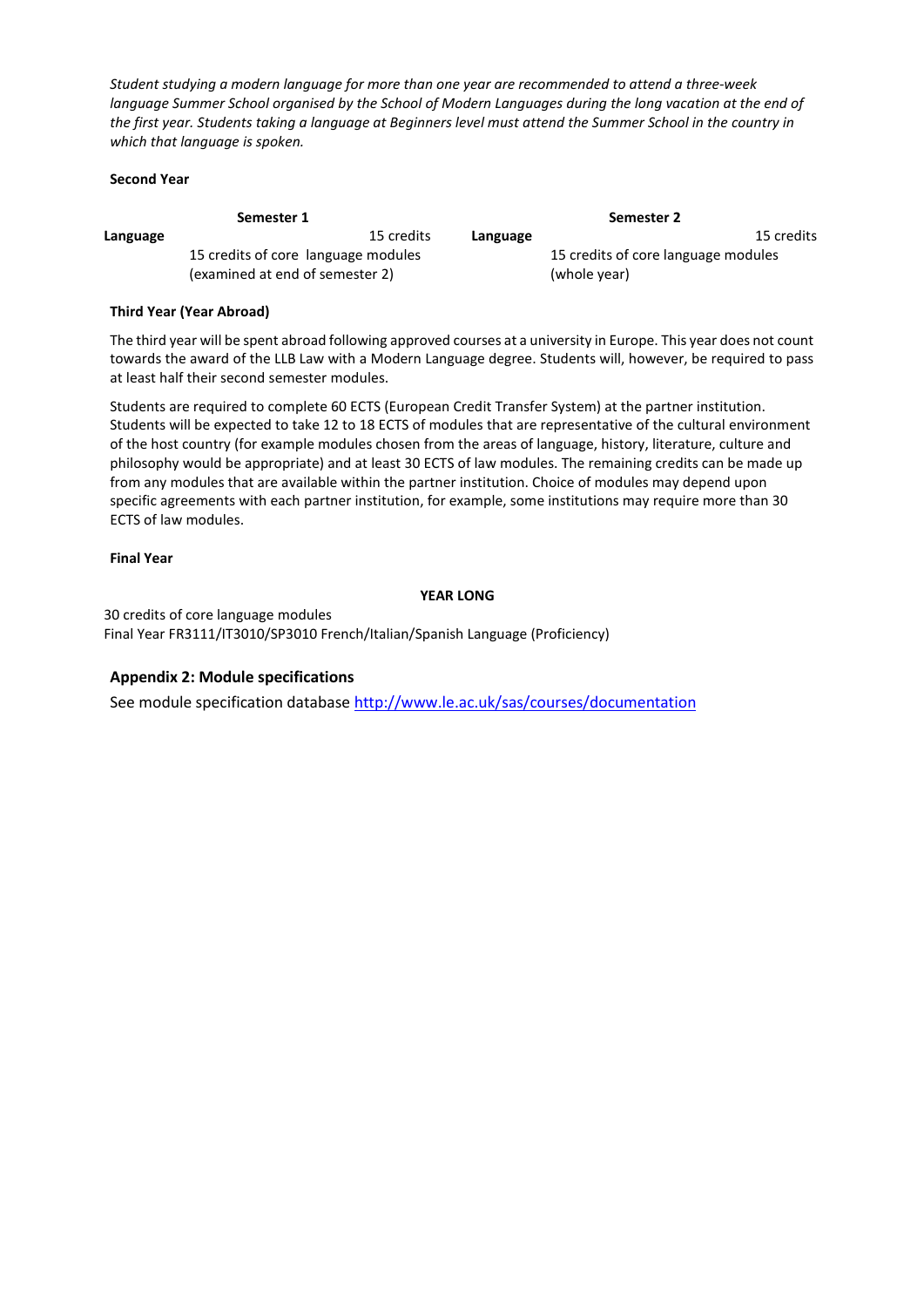# **Appendix 3: Skills Matrices**

| <b>Programme Specification Appendix</b><br><b>SKILLS MATRIX: LLB Law</b>                                                                                                                                                                                                                                                                          |              |                    |                                    |            |                    |                         | $_{\infty}$       |                    |                   | yeer)<br>- ප      |              | 옴<br>읂       |              |            |                         |                    |                 |                   |                   |              |                         |              |              |              |              |                   |   |                   |              |                    |              |                   |                              |              | 巴<br>- 은             |              |            |                    |
|---------------------------------------------------------------------------------------------------------------------------------------------------------------------------------------------------------------------------------------------------------------------------------------------------------------------------------------------------|--------------|--------------------|------------------------------------|------------|--------------------|-------------------------|-------------------|--------------------|-------------------|-------------------|--------------|--------------|--------------|------------|-------------------------|--------------------|-----------------|-------------------|-------------------|--------------|-------------------------|--------------|--------------|--------------|--------------|-------------------|---|-------------------|--------------|--------------------|--------------|-------------------|------------------------------|--------------|----------------------|--------------|------------|--------------------|
| Date Amended: Jan 2019                                                                                                                                                                                                                                                                                                                            |              |                    |                                    |            |                    |                         | 蚃                 |                    |                   |                   |              | ing.         |              |            |                         |                    |                 |                   |                   |              |                         |              |              |              |              |                   |   |                   |              |                    |              |                   |                              |              | $\frac{1}{8}$        |              |            |                    |
| Programme Learning Outcomes<br>(a) Discipline specific knowledge and                                                                                                                                                                                                                                                                              | g,           | LW1130             | Ξ                                  | W1172      | <b>M2410</b>       | Ñ                       | wano              |                    | V2300             | WS41              |              | M3301        |              |            |                         |                    |                 |                   |                   |              |                         |              | s            |              | M3360        |                   |   |                   |              |                    |              |                   | <b>M3410</b>                 |              | M3611                |              |            |                    |
| competencies<br>(i) Mastery of an appropriate body of<br>knowledge                                                                                                                                                                                                                                                                                |              |                    |                                    |            |                    |                         |                   |                    |                   |                   |              |              |              |            |                         |                    |                 |                   |                   |              |                         |              |              |              |              |                   |   |                   |              |                    |              |                   |                              |              |                      |              |            |                    |
| Demonstrate knowledge of various cognate bodies<br>of Law and the principal features of the national<br>and European legal institutions<br>(ii) Understanding and application of key<br>concepts and techniques                                                                                                                                   | $\check{}$   | $\mathbf{Y}$       | $\mathsf{Y}$                       |            | $\checkmark$       | Y                       | $\check{}$        | $\checkmark$       | Y                 | Y                 | $\checkmark$ | Y            | $\mathbf{v}$ | $\check{}$ | $\mathbf{\dot{Y}}$      | $\mathbf{\dot{r}}$ | Y               | $\mathbf{Y}$      | $\checkmark$      | Y            | $\mathbf{\dot{r}}$      | Y            | $\mathsf{Y}$ | $\mathbf{v}$ | $\check{}$   | $\mathbf{Y}$      |   | $\mathbf{Y}$      | Y            | $\check{}$         | $\checkmark$ | Y                 | $\mathbf{v}$                 | $\check{}$   | $\check{}$           |              |            |                    |
| Demonstrate knowledge of and be able to<br>understand a substantial range of major concepts,<br>principles and rules of the legal institutions.                                                                                                                                                                                                   |              | Y                  | $\mathsf{Y}$                       | Y          | $\mathbf{Y}$       | Y                       | Y                 | $\mathbf{v}$       | Y                 | $\mathbf{Y}$      | Y            | Y            | Y            | Y          | $\mathbf{Y}$            | $\mathbf{Y}$       | Y               | Y                 | Y                 | Y            | Y                       | Y            | $\mathsf{Y}$ | Y            | Y            | $\mathsf{Y}$      | Y | $\mathbf{Y}$      | Y            | Y                  | $\mathbf{v}$ | Y                 | Y                            |              | Y                    |              | Y          |                    |
| (iii) Critical analysis of key issues<br>Demonstrate the ability to analyse, synthesise,<br>critically assess and evaluate doctrinal and policy<br>issues in the substantive and theoretical legal<br>subjects studied.<br>( <i>iv) Clear and concise presentation of</i><br>( <i>inaterial</i><br>Demonstrate the ability to present in writing, |              | Y                  | $\mathsf{Y}$                       |            | $\mathbf{v}$       | Y                       | $\checkmark$      | $\check{}$         | $\mathbf{v}$      | $\mathbf{Y}$      |              | $\check{}$   | Y            |            |                         | $\mathbf{v}$       |                 | Y                 | $\mathbf{v}$      | Y            | $\checkmark$            | $\mathbf{v}$ | $\mathsf{Y}$ | $\mathbf{v}$ | $\mathbf{v}$ | Y                 |   | $\mathbf{v}$      | Y            | Y                  | $\mathbf{v}$ | $\mathbf{v}$      | $\mathbf{Y}$                 | $\mathbf{v}$ | $\mathbf{v}$         | $\check{}$   | $\check{}$ | $\mathbf{v}$       |
| knowledge, legal reasoning and the awareness of                                                                                                                                                                                                                                                                                                   | Y            | $\mathbf{Y}$       | $\mathbf{Y}$                       |            | $\mathbf{Y}$       | Y                       | Y                 | Y                  | Y                 | $\mathbf{Y}$      | Y            | Y            | Y            | $\check{}$ | $\mathbf{Y}$            | Y                  | Y               | Y                 | $\mathbf{Y}$      | Y            | $\mathbf{Y}$            | Y            | Y            | $\mathbf{v}$ | Y            | Y                 |   | $\mathbf{Y}$      | Y            | Y                  | $\mathbf{Y}$ | Y                 | $\mathbf{Y}$                 | $\check{}$   | $\mathbf{Y}$         | Y            | $\check{}$ | $\mathbf{v}$       |
| policy issues<br>Demonstrate the ability to present coherent<br>arguments based on research and personal<br>synthesis of material                                                                                                                                                                                                                 | $\mathbf{Y}$ | Y                  | $\mathbf{Y}$                       | Y          | $\mathbf{Y}$       | Y                       | Y                 | $\mathbf{Y}$       | Y                 | $\mathbf{Y}$      | Y            | $\mathbf{Y}$ | $\mathbf{Y}$ | Y          | $\mathbf{Y}$            | Y                  | Y               | $\mathbf{Y}$      | $\mathbf{Y}$      | Y            | Y                       | Y            | $\mathsf{Y}$ | $\mathbf{Y}$ | Y            | $\mathbf{Y}$      | Y | $\mathbf{Y}$      | $\mathbf{Y}$ | Y                  | $\mathbf{Y}$ | Y                 | $\mathbf{Y}$                 | $\check{}$   | Y                    | Y            |            | $\mathbf{v}$       |
| (v) Critical appraisal of evidence with<br>appropriate insight<br>Demonstrate the ability to use primary and                                                                                                                                                                                                                                      |              |                    |                                    |            |                    |                         |                   |                    |                   |                   |              |              |              |            |                         |                    |                 |                   |                   |              |                         |              |              |              |              |                   |   |                   |              |                    |              |                   |                              |              |                      |              |            |                    |
| secondary legal, and other sources to present<br>reasoned and critical analyses and arguments.<br>(vi) Other discipline specific competencies                                                                                                                                                                                                     | $\mathbf{Y}$ | $\mathbf{Y}$       | $\mathbf{Y}$                       |            | $\mathbf{Y}$       | Y                       | Y                 | $\checkmark$       | Y                 | $\mathbf{Y}$      | Y            | Y            | Y            |            |                         | $\mathbf{Y}$       |                 | Y                 | Y                 | $\mathbf{Y}$ | Y                       | Y            | $\mathbf{Y}$ |              | Y            | $\mathbf{Y}$      |   | $\mathbf{Y}$      | $\mathbf{Y}$ | Y                  | $\mathbf{v}$ | $\mathbf{v}$      | $\mathbf{Y}$                 | $\check{}$   |                      | $\check{}$   |            |                    |
| Demonstrate the ability to conduct independent<br>legal research using library resources and legal                                                                                                                                                                                                                                                | $\mathbf{Y}$ | Y                  | $\mathsf{Y}$                       | Y          | $\mathbf{Y}$       | Y                       | Y                 | $\mathbf{Y}$       | Y                 | $\mathbf{Y}$      | Y            | $\mathbf{Y}$ | $\mathsf{Y}$ | Y          | $\mathbf{Y}$            | $\mathbf{\dot{r}}$ | Y               | $\mathbf{Y}$      | $\mathbf{Y}$      | Y            | Y                       | Y            | $\mathsf{Y}$ | $\mathbf{Y}$ | Y            | Y                 | Y | $\mathbf{Y}$      | $\mathbf{Y}$ | $\mathbf{\dot{r}}$ | $\mathbf v$  | Y                 | $\mathbf{Y}$                 | Y            | Y                    | $\mathbf{Y}$ | Y          |                    |
|                                                                                                                                                                                                                                                                                                                                                   |              |                    |                                    |            |                    |                         |                   |                    |                   |                   |              |              |              |            |                         |                    |                 |                   |                   |              |                         |              |              |              |              |                   |   |                   |              |                    |              |                   |                              |              |                      |              |            |                    |
| databases.<br>(b) Transferable skills<br>(i) Oral communication                                                                                                                                                                                                                                                                                   |              |                    |                                    |            |                    |                         |                   |                    |                   |                   |              |              |              |            |                         |                    |                 |                   |                   |              |                         |              |              |              |              |                   |   |                   |              |                    |              |                   |                              |              |                      |              |            |                    |
| Display the ability to present reasoned arguments<br>in relation to legal matters.                                                                                                                                                                                                                                                                |              | Y                  | $\mathsf{Y}$                       | $\check{}$ |                    | Y                       | Y                 |                    | Y                 | Y                 |              | $\mathbf{Y}$ | Y            |            |                         | Y                  |                 |                   |                   | Y            | Y                       | Y            | $\mathsf{Y}$ | $\mathbf{v}$ | Y            |                   | Y | $\mathbf{Y}$      |              | Y                  | $\mathbf{Y}$ | Y                 | Y                            | $\mathbf{Y}$ |                      | $\mathsf{Y}$ | $\check{}$ | $\mathbf{v}$       |
| (ii) Written communication<br>Demonstrate the ability to write in a suitable<br>academic style; to be critical and analytical; and<br>to present data clearly in written forms of                                                                                                                                                                 | $\mathbf{v}$ | $\mathbf{Y}$       | $\mathsf{Y}$                       | Y          | $\mathbf{Y}$       | $\mathbf{Y}$            | Y                 | $\mathbf{Y}$       | Y                 | $\mathbf{Y}$      | Y            | $\mathbf{Y}$ | $\mathbf{Y}$ | Y          | $\mathbf{Y}$            | Y                  | Y               | Y                 | $\mathbf{Y}$      | $\mathbf{Y}$ | Y                       | Y            | $\mathsf{Y}$ | $\mathbf{Y}$ | Y            | Y                 | Y | $\mathsf{Y}$      | $\mathbf{Y}$ | Y                  | $\mathbf{v}$ | Y                 | $\mathbf{Y}$                 | $\mathbf{Y}$ | Y                    | $\mathbf{Y}$ | Y          | $\mathbf{\dot{Y}}$ |
| communication.<br>(iii) Information technology<br>Demonstrate the ability to use the worldwide web,<br>specific electronic information retrieval systems,                                                                                                                                                                                         |              | Y                  | $\mathsf{Y}$                       |            | $\mathbf{Y}$       | Y                       | Y                 | $\mathbf{Y}$       | Y                 | $\mathbf{Y}$      | Y            | Y            | Y            |            |                         | $\mathbf{Y}$       |                 |                   |                   | Y            | Y                       | Y            | $\mathbf{Y}$ |              | Y            | $\mathsf{Y}$      |   | $\mathbf{Y}$      | Y            | Y                  | $\mathbf{Y}$ | Y                 | $\mathbf{Y}$                 | Y            |                      | Y            |            |                    |
| use of new learning technologies.<br>To be able to produce a word-processed essay or<br>other text in accordance with a standard template                                                                                                                                                                                                         |              | Y                  | Y                                  | Y          | $\mathbf{Y}$       | Y                       | Y                 | $\check{}$         | Y                 | Y                 | Y            | Y            | Y            | Y          | Y                       | Y                  | Y               | Y                 |                   | Y            | $\mathbf{Y}$            | Y            | Y            | $\check{}$   | Y            | Y                 | Y | $\mathbf{Y}$      | Y            | Y                  | Y            | Y                 | $\mathbf{Y}$                 | Y            | Y                    | Y            |            |                    |
| Use IT to effectively to support their studies<br>including use of IT for bibliographic and archive<br>searches, data analysis and written/visual                                                                                                                                                                                                 | $\check{}$   | $\mathbf{\dot{r}}$ | $\mathbf{\check{v}}$               | $\check{}$ | $\mathbf{Y}$       | Y                       | Y                 | $\checkmark$       | Y                 | $\mathbf{Y}$      | $\mathbf{v}$ | $\mathsf{Y}$ | Y            | Y          | $\mathbf{Y}$            | Y                  | Y               | $\mathbf{Y}$      |                   | Y            | Y                       | Y            | $\mathsf{Y}$ | $\mathbf{v}$ | $\check{}$   | $\mathsf{Y}$      | Y | $\mathbf{Y}$      | $\mathsf{Y}$ | $\check{}$         | $\checkmark$ | Y                 | $\mathbf{Y}$                 | $\mathbf{v}$ | Y                    | Y            | $\check{}$ | $\mathbf{v}$       |
| presentation of work<br>(iv) Numeracy<br>Demonstrate the ability to analyse, interpret and<br>present relevant data using statistical and<br>graphical techniques; to make simple                                                                                                                                                                 |              |                    |                                    |            |                    |                         | Y                 |                    |                   |                   |              |              |              |            |                         |                    |                 |                   |                   | Y            |                         | Y            |              |              | Y            | $\mathsf{Y}$      |   | $\mathbf{Y}$      |              |                    |              |                   |                              |              |                      |              |            |                    |
| mathematical calculations.<br>(v) Team working<br>Demonstrate the ability to work in a group as a                                                                                                                                                                                                                                                 |              |                    |                                    |            |                    |                         |                   |                    |                   |                   |              |              |              |            |                         |                    |                 |                   |                   |              |                         |              |              |              |              |                   |   |                   |              |                    |              |                   |                              |              |                      |              |            |                    |
| participant who contributes effectively to the                                                                                                                                                                                                                                                                                                    |              | $\check{}$         | $\checkmark$                       |            |                    |                         | $\checkmark$      |                    | $\mathbf{v}$      | $\mathbf{v}$      |              |              | $\mathbf{v}$ |            |                         | $\mathbf{v}$       |                 |                   |                   | $\mathbf{v}$ |                         |              | $\mathbf{Y}$ |              | $\check{}$   |                   |   | $\mathbf{v}$      |              |                    |              |                   | $\mathbf{v}$                 |              | $\check{}$           | $\check{}$   |            |                    |
| group task including collaborative planning<br>(vi) Problem solving<br>Demonstrate the ability to apply knowledge to<br>situations of varving complexity and to provide<br>solutions to actual or hypothetical problems                                                                                                                           |              | $\mathbf{Y}$       | $\mathsf{Y}$                       | $\check{}$ | $\mathbf{\dot{Y}}$ | $\mathsf{Y}$            | Y                 | $\mathbf{\dot{Y}}$ | Y                 | $\mathbf{Y}$      | $\mathbf{Y}$ | $\mathsf{Y}$ | $\mathsf{Y}$ |            |                         | $\mathbf{\dot{r}}$ | $\checkmark$    | $\mathbf{Y}$      | $\check{}$        |              | Y                       | Y            | $\mathsf{Y}$ | $\mathbf{Y}$ | $\mathbf{Y}$ | $\mathsf{Y}$      | Y | $\mathbf{Y}$      | $\mathsf{Y}$ | $\mathbf{Y}$       | $\checkmark$ | Y                 |                              | $\mathbf{v}$ | $\mathbf{\check{r}}$ |              | Y          | $\mathbf{Y}$       |
| (vii) Information handling<br>Demonstrate the ability, through directed and<br>independent study, to gather, analyse and deploy<br>material.                                                                                                                                                                                                      | Y            | $\mathbf{Y}$       | $\mathsf{Y}$                       | Y          | $\mathbf{Y}$       | Y                       | Y                 | $\checkmark$       | Y                 | $\mathbf{Y}$      | $\mathbf{Y}$ | $\mathbf{Y}$ | $\mathsf{Y}$ | $\check{}$ | $\mathbf{Y}$            | Y                  | Y               | $\mathbf{Y}$      | Y                 | Y            | Y                       | Y            | $\mathbf{Y}$ | $\mathbf{v}$ | $\mathbf{Y}$ | $\mathbf{Y}$      | Y | $\mathbf{Y}$      | Y            | Y                  | $\mathbf{Y}$ | Y                 | $\mathbf{Y}$                 | $\mathbf{v}$ | Y                    | Y            |            | $\mathbf{v}$       |
| (viii) Skills for lifelong learning<br>Ability to reflect on their learning and to seek to<br>make use of feedback.                                                                                                                                                                                                                               |              | Y                  | Y                                  |            | $\mathbf{Y}$       | Y                       | Y                 | Y                  | Y                 | $\mathbf{Y}$      | Y            | Y            | Y            | Y          | $\mathbf{Y}$            | Y                  | Y               | Y                 | Y                 | Y            | Y                       | Y            | Y            | Y            | Y            | Y                 | Y | $\mathbf{Y}$      | Y            | Y                  | $\mathbf{Y}$ | Y                 | Y                            | Y            | Y                    | Y            | $\check{}$ | $\mathbf{Y}$       |
| The development of transferable skills.<br>The ability to plan and undertake tasks in area of<br>law studied.                                                                                                                                                                                                                                     | $\check{}$   | $\checkmark$       | $\mathbf{Y}$<br>$\mathbf{\dot{r}}$ |            | Y<br>$\mathbf{Y}$  | Y<br>$\mathbf{\dot{r}}$ | Y<br>$\checkmark$ | Y                  | Y<br>$\mathbf{Y}$ | $\mathbf{Y}$<br>Y | $\mathbf{Y}$ | Y<br>Y       | Y<br>Y       | Y          | Y<br>$\mathbf{\dot{r}}$ | $\mathbf{Y}$<br>Y  | Y<br>$\check{}$ | Y<br>$\mathbf{Y}$ | Y<br>$\checkmark$ | Y<br>Y       | Y<br>$\mathbf{\dot{r}}$ | Y<br>Y       | Y<br>Y       | Y            | Y            | Y<br>$\mathbf{Y}$ |   | Y<br>$\mathbf{v}$ | Y<br>Y       | Y                  | $\mathbf{Y}$ | Y<br>$\mathbf{Y}$ | $\mathbf{Y}$<br>$\mathbf{Y}$ | Y            | Y<br>Y               | Y<br>Y       |            | $\mathbf{Y}$       |